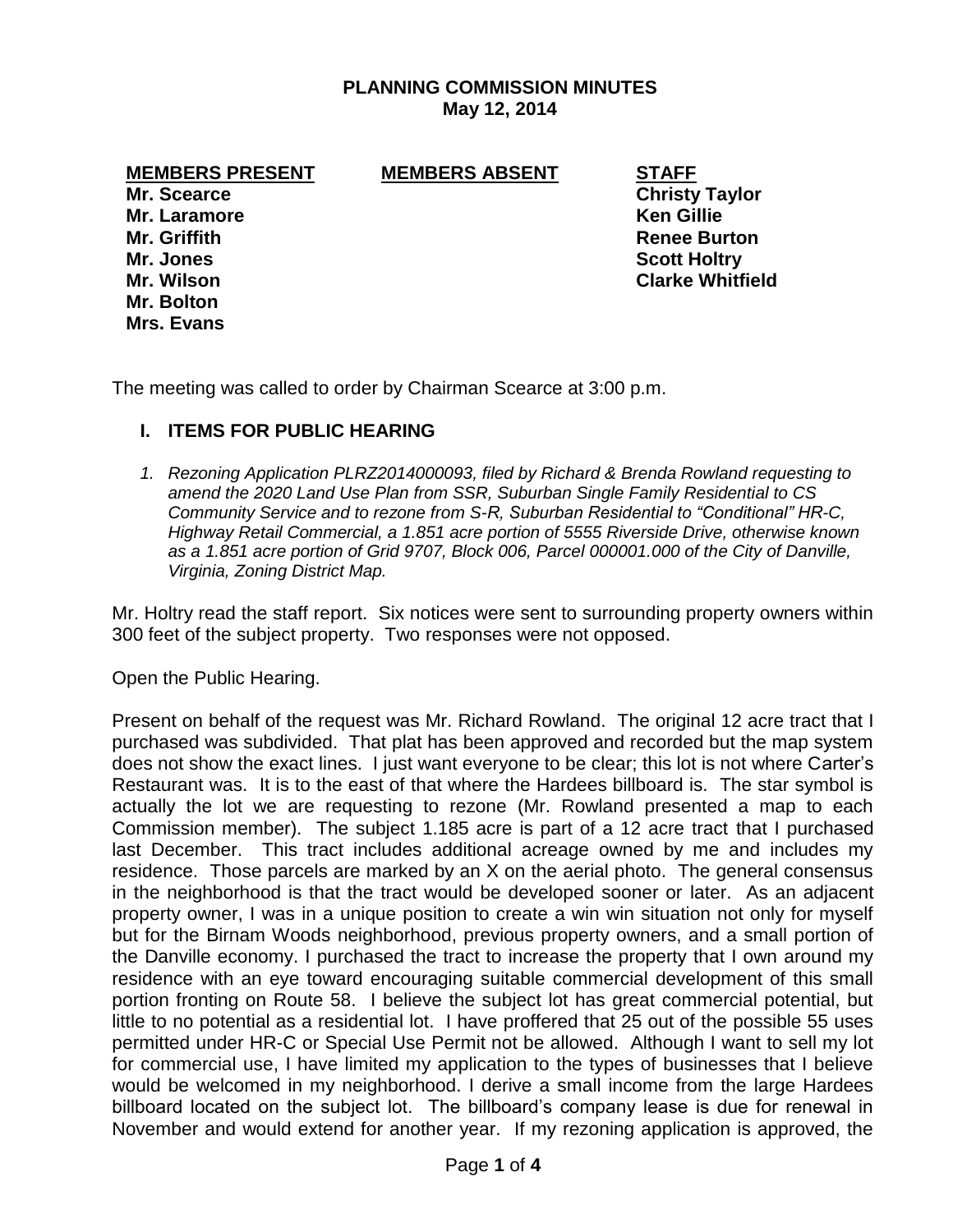lease will not be renewed and the billboard will be demolished. This would be done because I can't risk the lease on the land impeding a possible commercial sale. I view that as a plus if we were able to move forward with this plan. I view it as an eyesore and feel that its removal would be a plus for the neighborhood. In summary, my purchase of the 12 acre tract has already benefited the Birnam Woods neighborhood by ensuring that the remaining 10 acres of the tract will remain undisturbed woodland. Additionally, I personally demolished the unsightly Carter's Restaurant building located adjacent to the subject lot. I am currently working with LED Engineering to obtain the necessary land disturbance permits that will allow me to clean up and level the subject lot to make it more presentable and saleable. Allowing suitable development will enhance that section of Route 58 while benefiting the local economy. I hope that you will agree that conditional HR-C zoning is appropriate.

Close the Public Hearing.

A citizen stood up and asked to be heard.

Chairman Scearce reopened the Public Hearing.

Present to speak was Ms. Susanne Singer. I am a resident of the Birnam Woods neighborhood and I feel that this would be a win win situation for everyone. I totally support Mr. Rowland and what he wants to do. I feel commercial property would be better than any type of residential property on that lot. His plans for beautifying the area would be very nice. It was an eyesore where Carter's used to be and getting rid of the billboard would also be nice. I just wanted you to know that I support him and his intentions.

Close the Public Hearing.

Mr. Wilson stated I noticed the items not marked through like fast food restaurants, and mini storage. Did I understand this would go up for sale to a business?

Mr. Gillie responded that is his option if he decides to, yes.

Mr. Wilson stated just for the record, a fast food restaurant could go in there.

Mr. Gillie stated correct.

Mr. Laramore read a conflict of interest statement.

**Mr. Griffith made a motion to recommend approval of PLRZ2014000093 with conditions proffered by the applicant. Mr. Bolton seconded the motion. The motion was approved by a 6-0-1 vote.** 

*2. Rezoning Application PLRZ2014000094, filed by Anthony Smith on behalf of Blue Ridge Towers, LLC, requesting to amend the 2020 Land Use Plan from USR, Urban Single Family Residential to ED, Economic Development and to rezone from OT-R, Old Town Residential to "Conditional" LED-I, Light Economic Development Industrial, 1005 Industrial Avenue, otherwise known as Grid 1608, Block 024, Parcel 000011.000 of the City of Danville, Virginia, Zoning District Map.*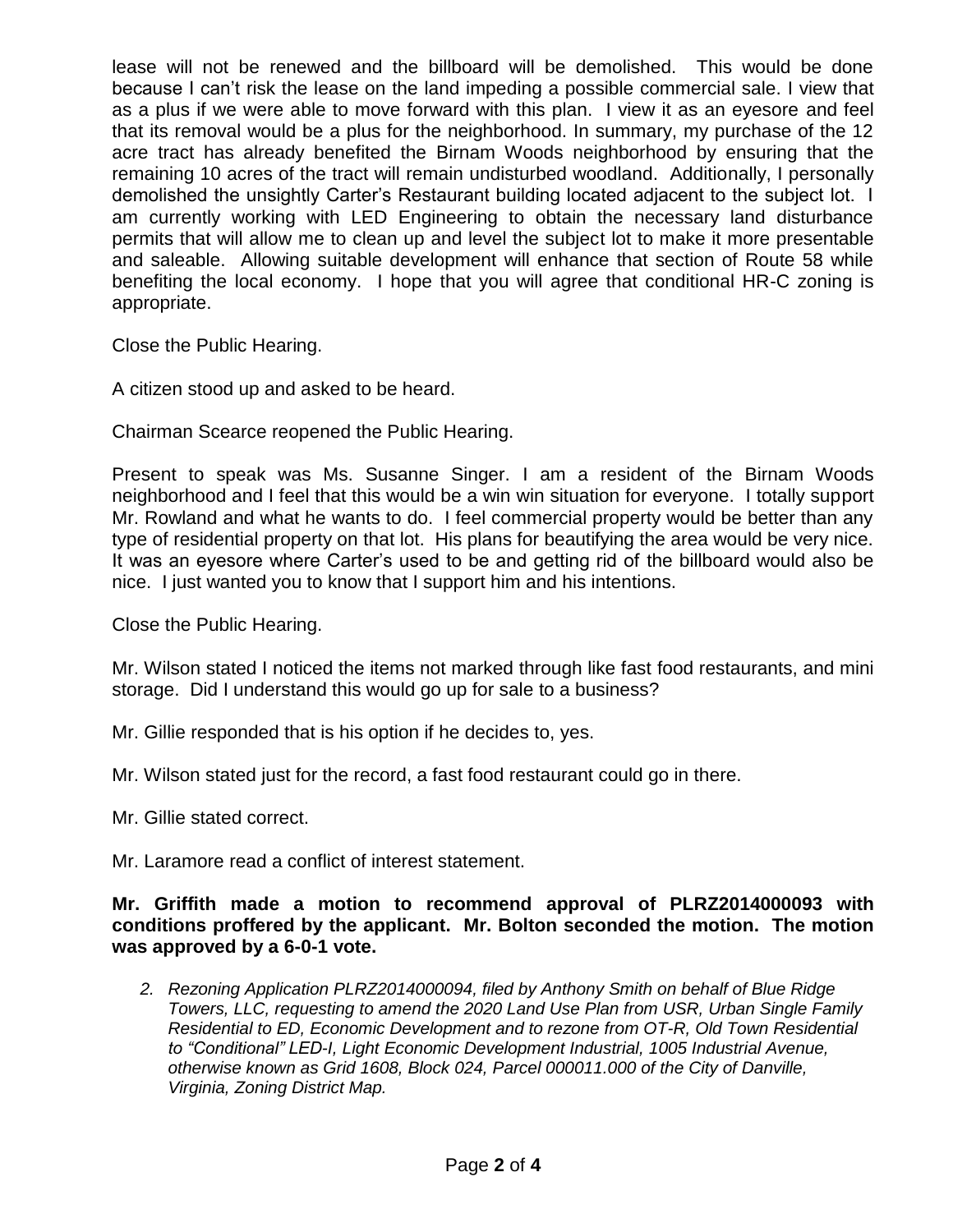*3. Special Use Permit Application PLSUP2014000095, filed by Anthony Smith on behalf of Blue Ridge Towers, LLC requesting a Special Use Permit to construct a communication tower in accordance with Article 3.O; Section C, Item 4 of the Code of the City of Danville, Virginia, 1986, as amended, at 1005 Industrial Avenue, otherwise known as Grid 1608, Block 024, Parcel 000011.000 of the City of Danville, Virginia, Zoning District Map. The applicant is requesting to construct a monopole communication tower at this location.* 

Mrs. Burton read the staff report. Twenty-nine notices were sent to surrounding property owners within 300 feet of the subject property. Four responses were not opposed. Five responses were opposed.

Open the Public Hearing.

Present on behalf of the request was Mr. Hunter Burns. I am here on behalf of Mr. Smith to answer any questions that any of the Commissioners may have. I believe they have already summed up everything. There is really not much to add. Mr. Smith has already addressed all of the issues with the monopole and he has also shown a need for the monopole. Thank you for your consideration.

Close the Public Hearing.

**Mr. Bolton made a motion to recommend approval of PLRZ2014000094 with as submitted. Mrs. Evans seconded the motion. The motion was approved by a 7-0 vote.** 

**Mr. Wilson made a motion to recommend approval of PLSUP2014000095 with conditions per staff. Mr. Griffith seconded the motion. The motion was approved by a 7-0 vote.**

*4. Request to amend Chapter 41 entitled "Zoning Ordinance" of the Code of the City of Danville, Virginia, 1986 as amended, more specifically Article 15: entitled "Definitions", to create the definition of Child Therapeutic Day Treatment, and various sections of Article 3 to allow for these uses and to amend Article 3:R. regarding appeals in the HP-O District.*

Staff recommended this item to be tabled due to changes in State law.

**Mr. Laramore made a motion to table the item. Mr. Jones seconded the motion. The motion was approved by a 7-0 vote.**

## **II. MINUTES**

**Mr. Wilson made a motion to approve the April 7, 2014 minutes. Mr. Bolton seconded the motion. The motion was approved by a 7-0 vote.**

## **III. OTHER BUSINESS**

Mrs. Burton stated in front of you there are two maps. One showing the current land use plan for an area that has been identified as the Monument-Berryman study area, it is predominantly in blue. The second map that you have is the new proposed land use map for this Monument-Berryman study area. A master plan has been created for the area to designate this as a redevelopment and conservation area. This is to make you aware of the plan and the land use changes that are proposed within this plan. We will have a public